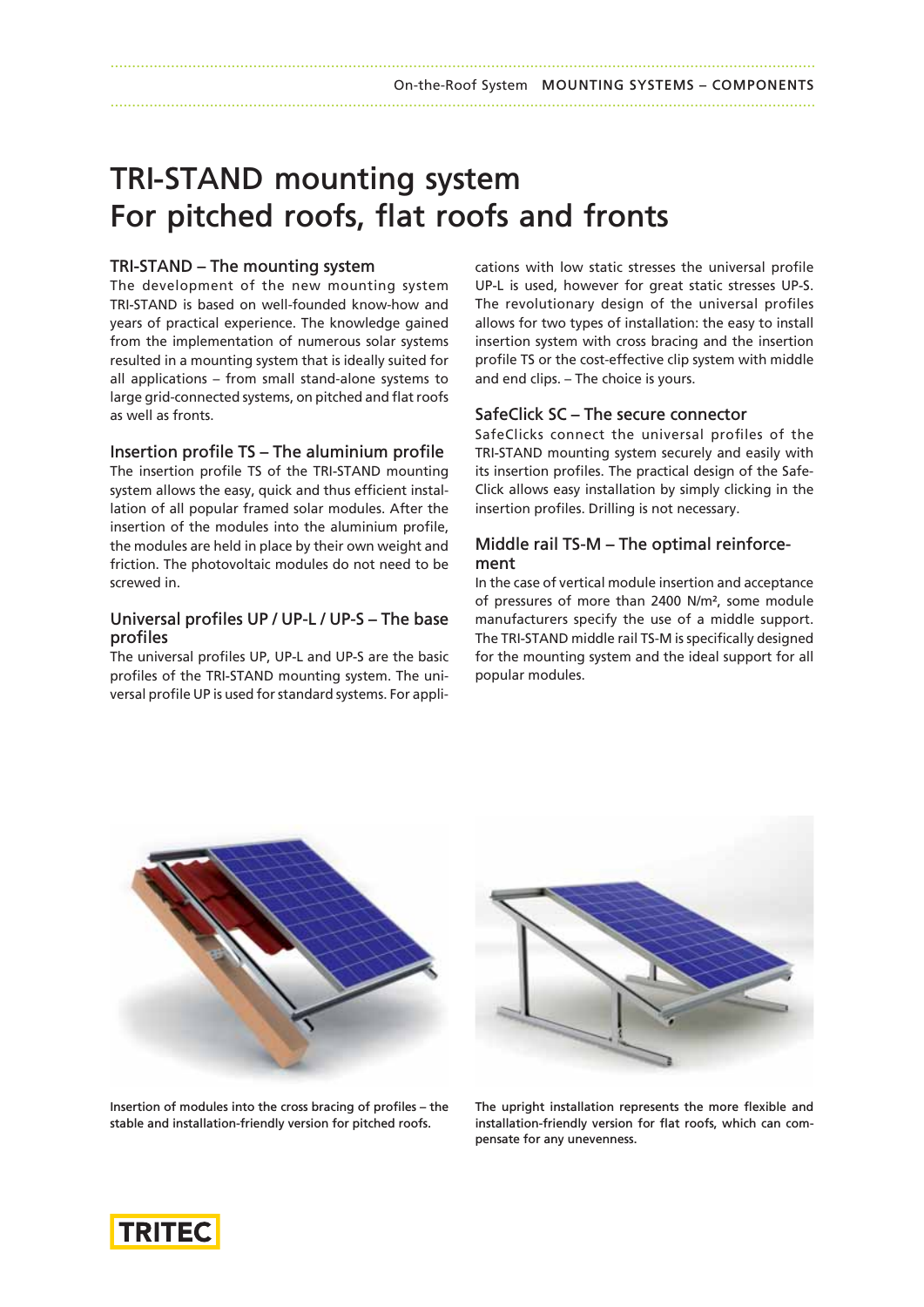#### **MOUNTING SYSTEMS – COMPONENTS** On-the-Roof System



...................................................................................................................................................................

Continued on next page



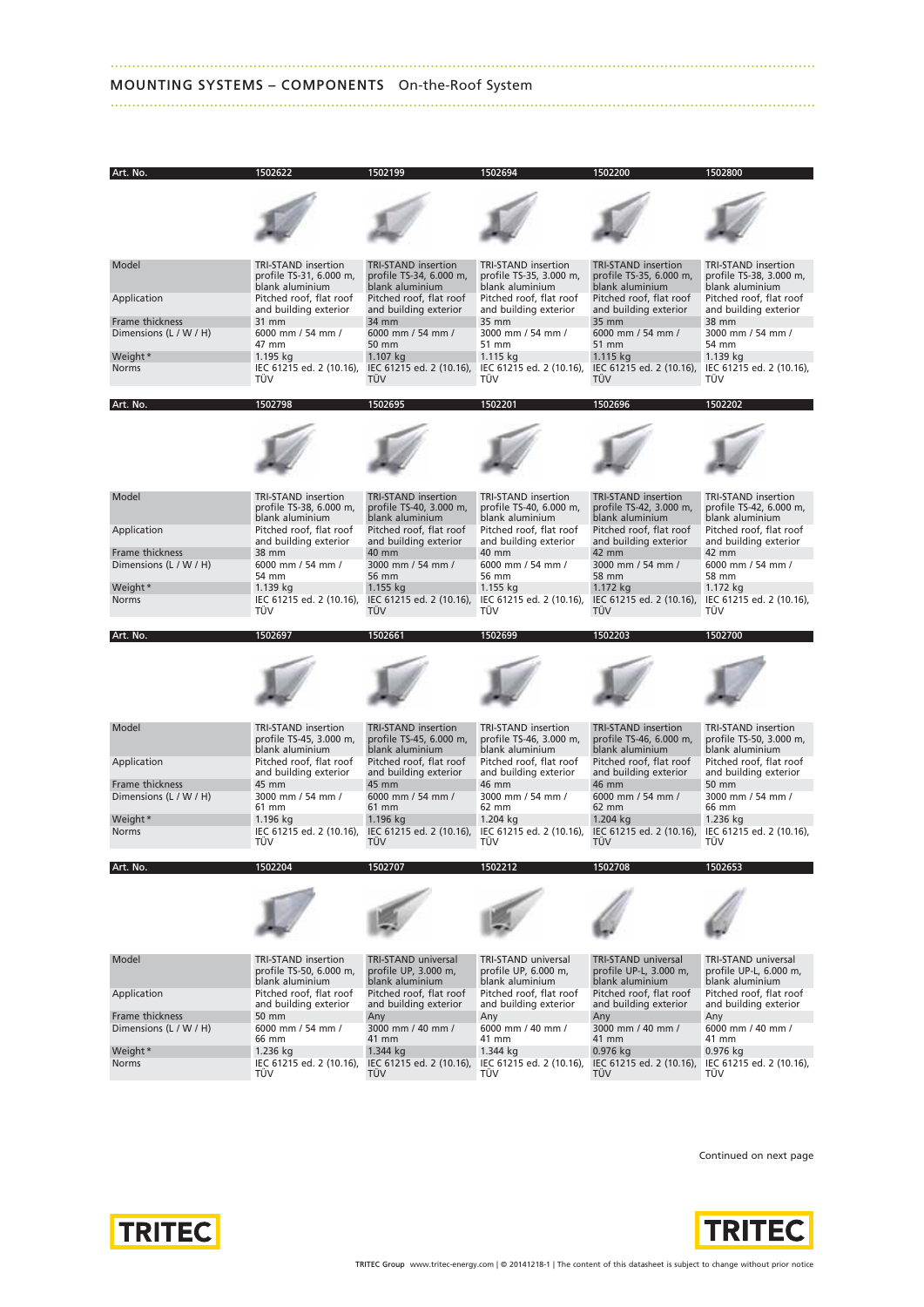## ................................................................................................................................................................... On-the-Roof System **MOUNTING SYSTEMS – COMPONENTS**



Continued on next page

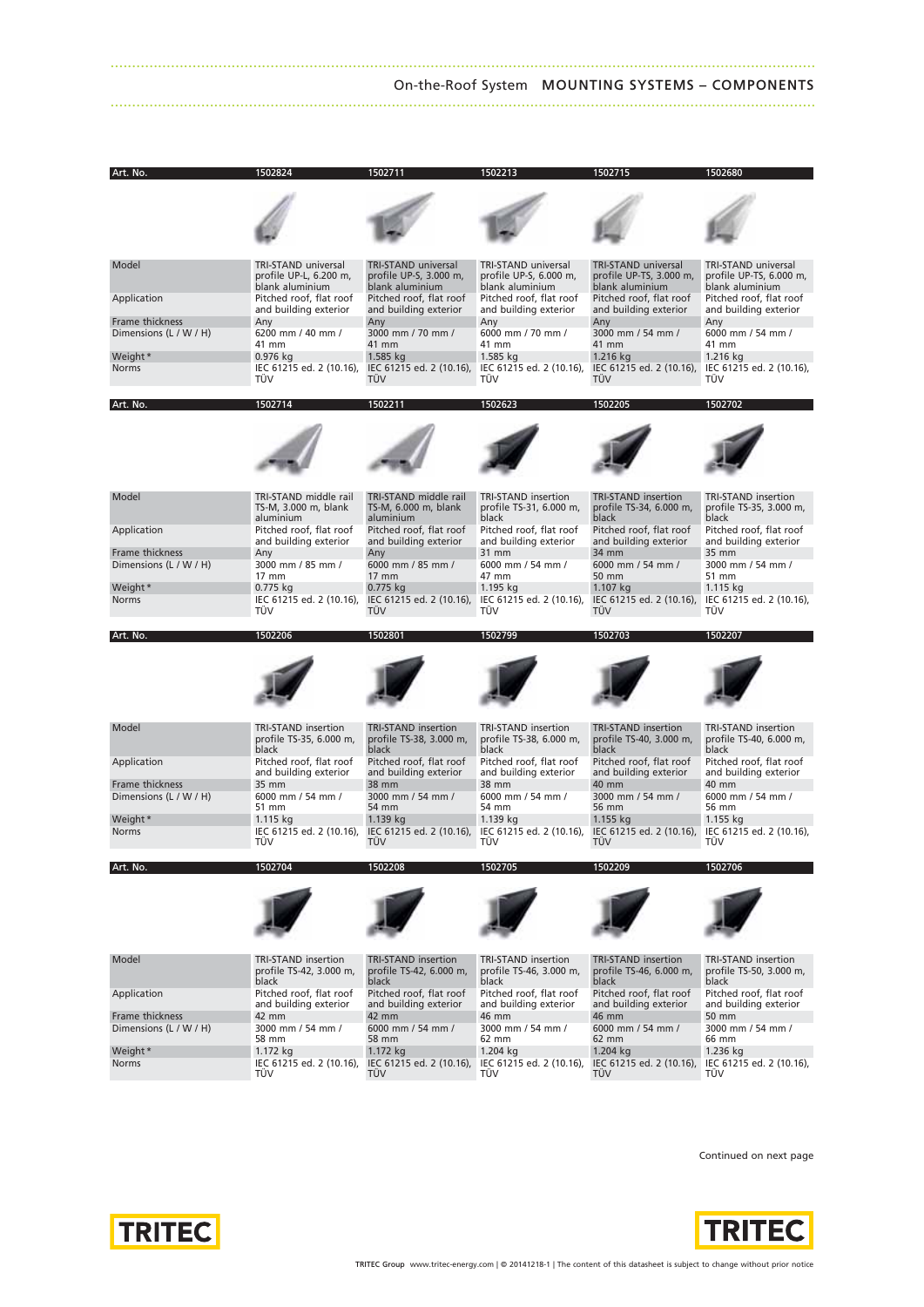### **MOUNTING SYSTEMS – COMPONENTS** On-the-Roof System

| Art. No.                                  | 1502210                                               | 1502712                                                                       | 1502415                                     | 1502713                                              | 1502654                                                                                                                                |
|-------------------------------------------|-------------------------------------------------------|-------------------------------------------------------------------------------|---------------------------------------------|------------------------------------------------------|----------------------------------------------------------------------------------------------------------------------------------------|
|                                           |                                                       |                                                                               |                                             |                                                      |                                                                                                                                        |
|                                           |                                                       |                                                                               |                                             |                                                      |                                                                                                                                        |
| Model                                     | <b>TRI-STAND</b> insertion<br>profile TS-50, 6.000 m, | TRI-STAND universal<br>profile UP, 3.000 m,                                   | TRI-STAND universal<br>profile UP, 6.000 m, | <b>TRI-STAND universal</b><br>profile UP-L, 3.000 m, | TRI-STAND universal<br>profile UP-L, 6.000 m,                                                                                          |
| Application                               | black<br>Pitched roof, flat roof                      | black<br>Pitched roof, flat roof                                              | black<br>Pitched roof, flat roof            | black<br>Pitched roof, flat roof                     | black<br>Pitched roof, flat roof                                                                                                       |
|                                           | and building exterior<br>50 mm                        | and building exterior                                                         | and building exterior                       | and building exterior                                | and building exterior                                                                                                                  |
| Frame thickness<br>Dimensions (L / W / H) | 6000 mm / 54 mm /                                     | Any<br>3000 mm / 40 mm /                                                      | Any<br>6000 mm / 40 mm /                    | Any<br>3000 mm / 40 mm /                             | Any<br>6000 mm / 40 mm /                                                                                                               |
| Weight *                                  | 66 mm<br>1.236 kg                                     | 41 mm<br>1.344 kg                                                             | 41 mm<br>1.344 kg                           | 41 mm<br>0.976 kg                                    | 41 mm<br>0.976 kg                                                                                                                      |
| Norms                                     | IEC 61215 ed. 2 (10.16),<br>TUV                       | IEC 61215 ed. 2 (10.16),<br><b>TUV</b>                                        | IEC 61215 ed. 2 (10.16),<br>TUV             | IEC 61215 ed. 2 (10.16),<br><b>TUV</b>               | IEC 61215 ed. 2 (10.16),<br>TUV                                                                                                        |
| Art. No.                                  | 1502416                                               | 1502739                                                                       | 1502740                                     |                                                      | 1502414                                                                                                                                |
|                                           |                                                       |                                                                               |                                             |                                                      |                                                                                                                                        |
|                                           |                                                       |                                                                               |                                             |                                                      |                                                                                                                                        |
|                                           |                                                       |                                                                               |                                             |                                                      |                                                                                                                                        |
| Model                                     | TRI-STAND universal profile                           | TRI-STAND universal profile                                                   |                                             | TRI-STAND middle rail TS-M,                          | TRI-STAND middle rail TS-M,                                                                                                            |
| Application                               | UP-S, 6.000 m, black<br>Pitched roof, flat roof and   | UP-TS, 6.000 m, black<br>Pitched roof, flat roof and                          | 3.000 m, black                              | Pitched roof, flat roof and                          | 6.000 m, black<br>Pitched roof, flat roof and                                                                                          |
| Frame thickness                           | building exterior<br>Any                              | building exterior<br>Any                                                      | building exterior<br>Any                    | Any                                                  | building exterior                                                                                                                      |
| Dimensions (L / W / H)<br>Weight *        | 6000 mm / 70 mm / 41 mm<br>1.585 kg                   | 6000 mm / 54 mm / 41 mm<br>1.216 kg                                           | 0.775 kg                                    | 3000 mm / 85 mm / 17 mm                              | 6000 mm / 85 mm / 17 mm<br>0.775 kg                                                                                                    |
| Norms                                     | IEC 61215 ed. 2 (10.16), TÜV                          | IEC 61215 ed. 2 (10.16), TUV                                                  |                                             | IEC 61215 ed. 2 (10.16), TUV                         | IEC 61215 ed. 2 (10.16), TUV                                                                                                           |
| * - Per meter                             |                                                       |                                                                               |                                             |                                                      |                                                                                                                                        |
| Accessories<br>Art. No.                   | 1502214                                               | 1502307                                                                       | 1502215                                     | 1502436                                              | 1502216                                                                                                                                |
|                                           |                                                       |                                                                               |                                             |                                                      |                                                                                                                                        |
|                                           |                                                       |                                                                               |                                             |                                                      |                                                                                                                                        |
|                                           |                                                       |                                                                               |                                             |                                                      |                                                                                                                                        |
| Model                                     | TRI-STAND end bracket<br>TS-E, blank aluminium        | TRI-STAND end bracket TRI-STAND SafeClick SC TRI-STAND special<br>TS-E, black |                                             | SafeClick, with 7 mm<br>drill hole                   | TRI-STAND insertion<br>profile connector TS-C                                                                                          |
| Application<br>Dimensions (L / W / H)     | Pitched and flat roof                                 | Pitched and flat roof                                                         | Pitched and flat roof                       | Pitched roof                                         | Pitched and flat roof<br>32 mm / 29 mm / 33 mm 32 mm / 29 mm / 33 mm 13 mm / 45 mm / 70 mm 13 mm / 45 mm / 70 mm 95 mm / 64 mm / 17 mm |
| Weight                                    | $0.010$ kg                                            | $0.010$ kg                                                                    | $0.050$ kg                                  | $0.050$ kg                                           | 0.080 kg                                                                                                                               |
| Art. No.                                  | 1502217                                               | 1502218                                                                       | 1502219                                     | 1502222                                              | 1502223                                                                                                                                |
|                                           |                                                       |                                                                               |                                             |                                                      |                                                                                                                                        |
|                                           |                                                       |                                                                               |                                             |                                                      |                                                                                                                                        |
| Model                                     | TRI-STAND universal<br>profile connector UP-C         | TRI-STAND slide nut M8 TRI-STAND slide nut                                    | M10                                         | TRI-STAND FlexFix (20 -<br>$70^\circ$                | TRI-STAND Z adapter<br>UP-Z                                                                                                            |
| Application                               | Pitched and flat roof                                 | Pitched and flat roof                                                         | Pitched and flat roof                       | Flat roof                                            | Pitched and flat roof                                                                                                                  |
| Dimensions (L / W / H)                    | 120 mm / 51 mm /<br>41 mm                             | 32 mm / 21 mm / 9 mm 32 mm / 21 mm / 9 mm                                     |                                             | 65 mm / 40 mm / 35 mm                                | 102 mm / 30 mm /<br>34 mm                                                                                                              |
| Weight                                    | $0.130$ kg                                            | $0.010$ kg                                                                    | 0.010 kg                                    | $0.150$ kg                                           | 0.200 kg                                                                                                                               |

...................................................................................................................................................................

...................................................................................................................................................................

Continued on next page



**TRITEC** 

**TRITEC Group** www.tritec-energy.com | © 20141218-1 | The content of this datasheet is subject to change without prior notice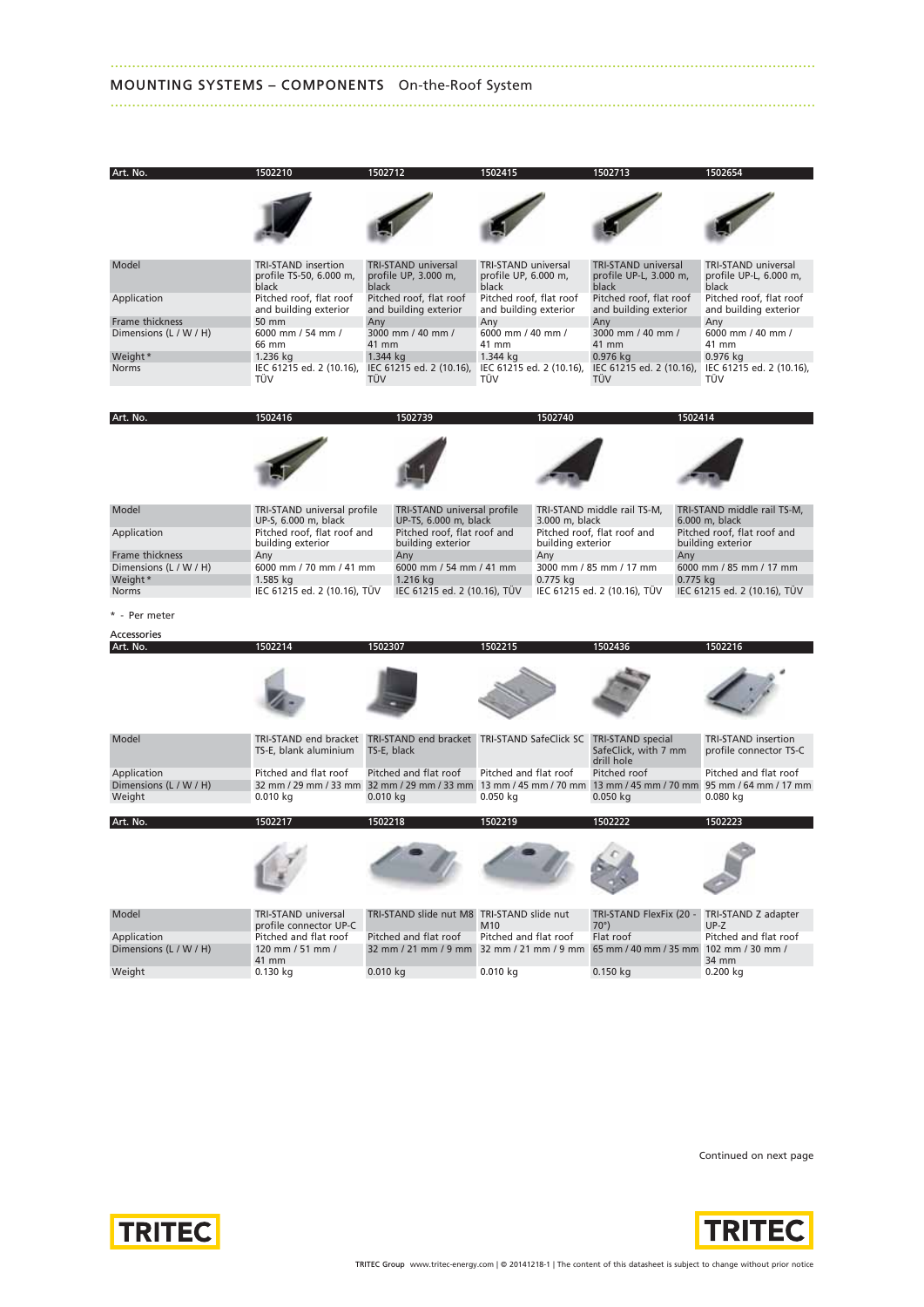#### ................................................................................................................................................................... On-the-Roof System **MOUNTING SYSTEMS – COMPONENTS** ...................................................................................................................................................................

| Art. No.                                        | 1502224                                                      | 1502410                                                      | 1502225                                         | 1502226                                          | 150222.                                                                                                                                            |
|-------------------------------------------------|--------------------------------------------------------------|--------------------------------------------------------------|-------------------------------------------------|--------------------------------------------------|----------------------------------------------------------------------------------------------------------------------------------------------------|
|                                                 |                                                              |                                                              |                                                 |                                                  |                                                                                                                                                    |
| Model                                           | 3 mm                                                         | TRI-STAND spacer UP-D, TRI-STAND spacer UP-D,<br>6 mm        | TRI-STAND middle clip<br>(31 - 40 mm), blank    | TRI-STAND middle clip<br>(41 - 50 mm), blank     | TRI-STAND middle clip<br>(31 - 40 mm), black                                                                                                       |
| Application<br>Dimensions (L / W / H)<br>Weight | Pitched and flat roof<br>$0.050$ kg                          | Pitched and flat roof<br>$0.100$ kg                          | aluminium<br>Pitched and flat roof<br>0.100 kg  | aluminium<br>Pitched and flat roof<br>$0.100$ kg | Pitched and flat roof<br>56 mm / 35 mm / 3 mm 56 mm / 35 mm / 6 mm 70 mm / 35 mm / 27 mm 70 mm / 35 mm / 27 mm 70 mm / 35 mm / 27 mm<br>0.100 kg   |
| Art. No.                                        | 1502228                                                      | 1502632                                                      | 1502229                                         | 1502230                                          | 1502233                                                                                                                                            |
|                                                 |                                                              |                                                              |                                                 |                                                  |                                                                                                                                                    |
| Model                                           | TRI-STAND middle clip<br>(41 - 50 mm), black                 | TRI-STAND end clip<br>31 mm, blank<br>aluminium              | TRI-STAND end clip<br>34 mm, blank<br>aluminium | TRI-STAND end clip<br>35 mm, blank<br>aluminium  | TRI-STAND end clip<br>40 mm, blank<br>aluminium                                                                                                    |
| Application<br>Dimensions (L / W / H)<br>Weight | Pitched and flat roof<br>0.100 kg                            | Pitched and flat roof<br>$0.040$ kg                          | Pitched and flat roof<br>0.040 kg               | Pitched and flat roof<br>$0.040$ kg              | Pitched and flat roof<br>70 mm / 35 mm / 27 mm 50 mm / 31 mm / 27 mm 50 mm / 34 mm / 27 mm 50 mm / 35 mm / 27 mm 50 mm / 40 mm / 27 mm<br>0.040 kg |
| Art. No.                                        | 1502234                                                      | 1502665                                                      | 1502235                                         | 1502236                                          |                                                                                                                                                    |
|                                                 |                                                              |                                                              |                                                 |                                                  |                                                                                                                                                    |
| Model                                           | TRI-STAND end clip 42 mm,<br>blank aluminium                 | TRI-STAND end clip 45 mm,<br>blank aluminium                 | blank aluminium                                 | TRI-STAND end clip 46 mm,                        | TRI-STAND end clip 50 mm,<br>blank aluminium                                                                                                       |
| Application<br>Dimensions (L / W / H)<br>Weight | Pitched and flat roof<br>50 mm / 42 mm / 27 mm<br>$0.040$ kg | Pitched and flat roof<br>50 mm / 45 mm / 27 mm<br>0.040 kg   | Pitched and flat roof<br>$0.040$ kg             | 50 mm / 46 mm / 27 mm<br>$0.040$ kg              | Pitched and flat roof<br>50 mm / 50 mm / 27 mm                                                                                                     |
| Art. No.                                        | 1502633                                                      | 1502237                                                      | 1502238                                         | 1502241                                          |                                                                                                                                                    |
|                                                 |                                                              |                                                              |                                                 |                                                  |                                                                                                                                                    |
| Model                                           | TRI-STAND end clip 31 mm,<br>black                           | TRI-STAND end clip 34 mm,<br>black                           | black                                           | TRI-STAND end clip 35 mm,<br>black               | TRI-STAND end clip 40 mm,                                                                                                                          |
| Application<br>Dimensions (L / W / H)<br>Weight | Pitched and flat roof<br>50 mm / 31 mm / 27 mm<br>$0.040$ kg | Pitched and flat roof<br>50 mm / 34 mm / 27 mm<br>$0.040$ kg | Pitched and flat roof<br>0.040 kg               | 50 mm / 35 mm / 27 mm<br>$0.040$ kg              | Pitched and flat roof<br>50 mm / 40 mm / 27 mm                                                                                                     |
| Art. No.                                        | 502242                                                       | 1502243                                                      |                                                 | 1502777                                          |                                                                                                                                                    |
|                                                 |                                                              |                                                              |                                                 |                                                  | <b>CONTRACTOR</b>                                                                                                                                  |
| Model                                           | TRI-STAND end clip 42 mm,<br>black                           | TRI-STAND end clip 46 mm,<br>black                           | black                                           | TRI-STAND end clip 50 mm,                        | TRI-STAND bending tool                                                                                                                             |
| Application<br>Dimensions (L / W / H)<br>Weight | Pitched and flat roof<br>50 mm / 42 mm / 27 mm<br>$0.040$ kg | Pitched and flat roof<br>50 mm / 46 mm / 27 mm<br>$0.040$ ka | Pitched and flat roof<br>$0.040$ kg             | 50 mm / 50 mm / 27 mm<br>$0.231$ kg              | Pitched and flat roof<br>292 mm / 18 mm / 6 mm                                                                                                     |

Continued on next page